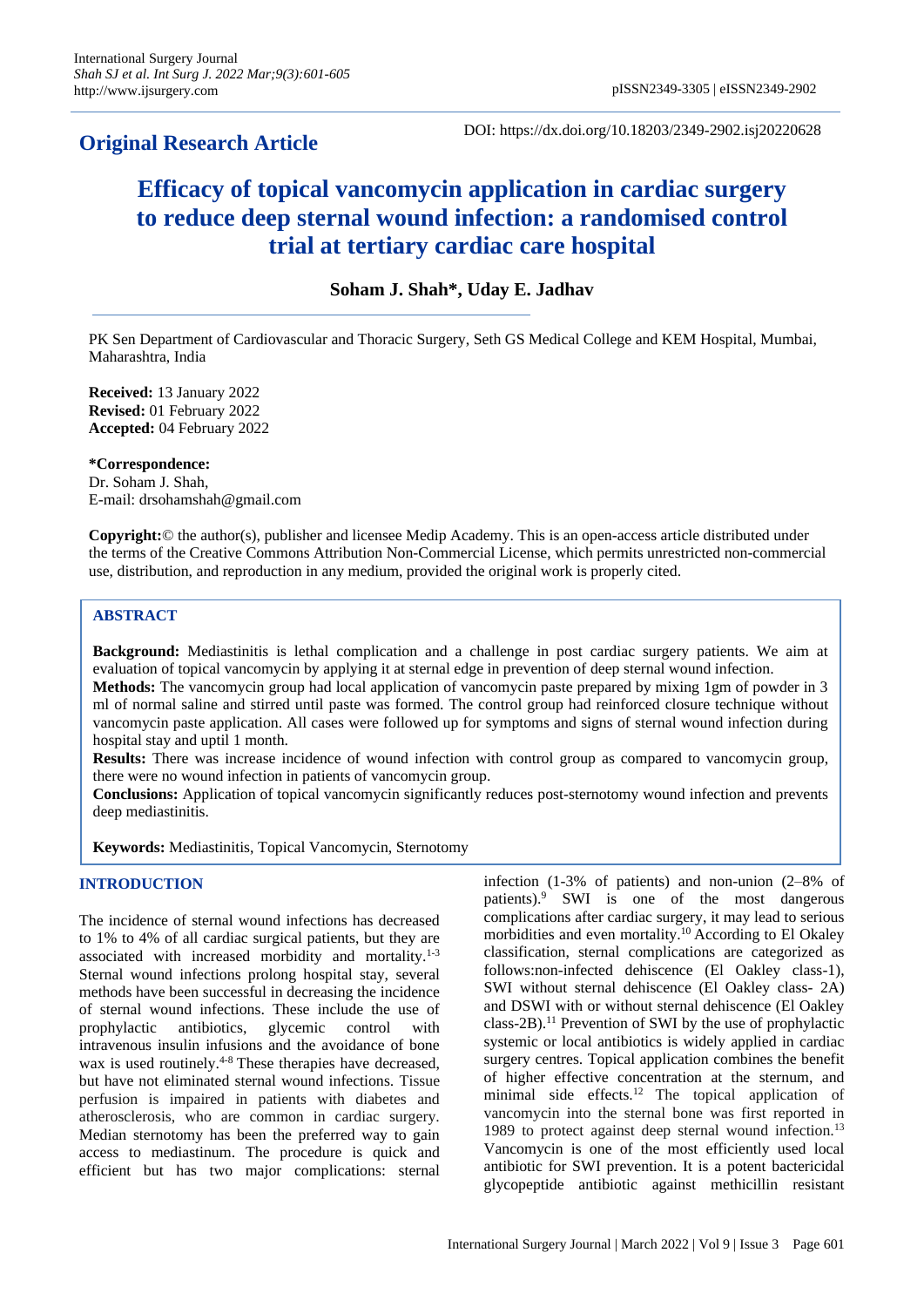*Staphylococcus aureus* (MRSA) and methicillin resistant coagulase negative *Staphylococcus species*. <sup>12</sup> Studies have shown that topical antibiotics, used in a dry or powdered form, achieve much higher local wound concentrations than are possible with systemic antibiotics and that this high concentration persists for several hours after the closure of the wound.<sup>14</sup> Vander Salm and colleagues found that using topical vancomycin resulted in a significant decrease in sternal wound infections in patients undergoing cardiac surgical procedures.<sup>13</sup> This study was therefore aimed at evaluation of topical vancomycin by applying it at sternal edge in prevention of deep sternal wound infection.

## **METHODS**

This was randomised control trial conducted at Seth GS Medical College and KEM Hospital. A total of 100 consecutive patients undergoing cardiac surgery were taken from November 2020 to October 2021 were included in the study. After the Institutional Review Board approval, an informed and written consent was obtained from all the participants.

#### *Inclusion criteria*

Inclusion criteria for current study are-patients with HTN, DM, obesity, elderly, COPD, patient undergoing median sternotomy, patient with LIMA harvesting, long CPB and long operation time, exploration for bleeding and long ICU and hospital stay.

#### *Exclusion criteria*

Exclusion criteria for current study are; patients undergoing thoracotomy and imunnocompromised states.

# *Preoperative preparations*

Routine preparation was done including full history taking, clinical examination, full laboratory and radiological investigations including coronary angiography, echocardiography and plain chest X-ray. Careful glycemic control for the diabetic patients according to guidelines to keep blood sugar less than 180 mg/dl. All measures advised by guidelines for prevention of surgical site infection were applied. All patients had received perioperative antibiotics, comprising of ceftriazone (1 g intravenously IV on induction of anesthethesia. The IV antibiotics were continued postoperatively after surgery.

#### *Study groups*

100 patients scheduled for cardiac surgery majority CABGs and Valve surgeries, were randomly allocated in two groups A and B. Patients in group A (n=50) had reinforced closure technique without vancomycin paste application and patients in group B (n=50) vancomycin group had local application of vancomycin paste

#### *Techniques*

All patients had classic median sternotomy followed by On Pump technique for various cardiac cases. Harvesting: LIMA (for CABG cases) and saphenous vein graft were harvested. On-pump technique: techniques of sternotomy closure: the sternum was routinely closed with figure of eight technique using sternal wires. Vancomycin group: it was prepared by mixing 1000 mg of powder in 5 ml of normal saline and stirred until paste was formed. All patients had classic median sternotomy followed by on pump technique for various cardiac cases. Harvesting of LIMA and saphenous vein grafts (for CABG cases). Cases were carried out using on-pump technique then sternum was closed with figure of eight technique using sternal wires. In vancomycin group paste was prepared by mixing 1000mg of powder in 5 ml of normal saline and stirred until paste was formed and was applied. The incidence of deep sternal wound infection was evaluated during hospital stay and up till 1 month duration of discharge from hospital. Major risk factors like diabetes mellitus (DM), smoking, and operation time were also taken in to consideration for their implications in the outcome with the use of topical antimicrobial.

#### *Statistical analysis*

Data are presented as absolute values, percentages, and the mean standard deviation. The Fisher exact test and c2 test were used to test statistical significance for the incidence of sternal wound infections between the groups. Analyses were performed using SAS version 9.2 software (SAS Institute, Inc, Cary, NC).

# **RESULTS**

All the parameters like age, obesity, diabetes mellitus, hypertension, CVD, smoking, hypoprotinemia were compared between control group and vancomycin group but it was not statistically significant. There was no significant relation between occurrence of SWI in patients of both studied groups and their preoperative, intra operative and post operative characteristics as shown in (Table 1-3).

There was no statistically significant difference among both studied groups regarding intraoperative data  $(p>0.05)$ . There was non-significant difference regarding the ICU data in both studied groups (p>0.05). Vancomycin group patients had slightly shorter hospitals stay, in comparison to control group. However, it did not reveal statistical significance (Table 3). There is a statistically significant increased prevalence of superficial sternotomy infection with purulent discharge amongst control group patients (20% versus 4% of vancomycin group patients). There was no case of late sternal dehiscence with deep mediastinitis in any of the group (Table 4).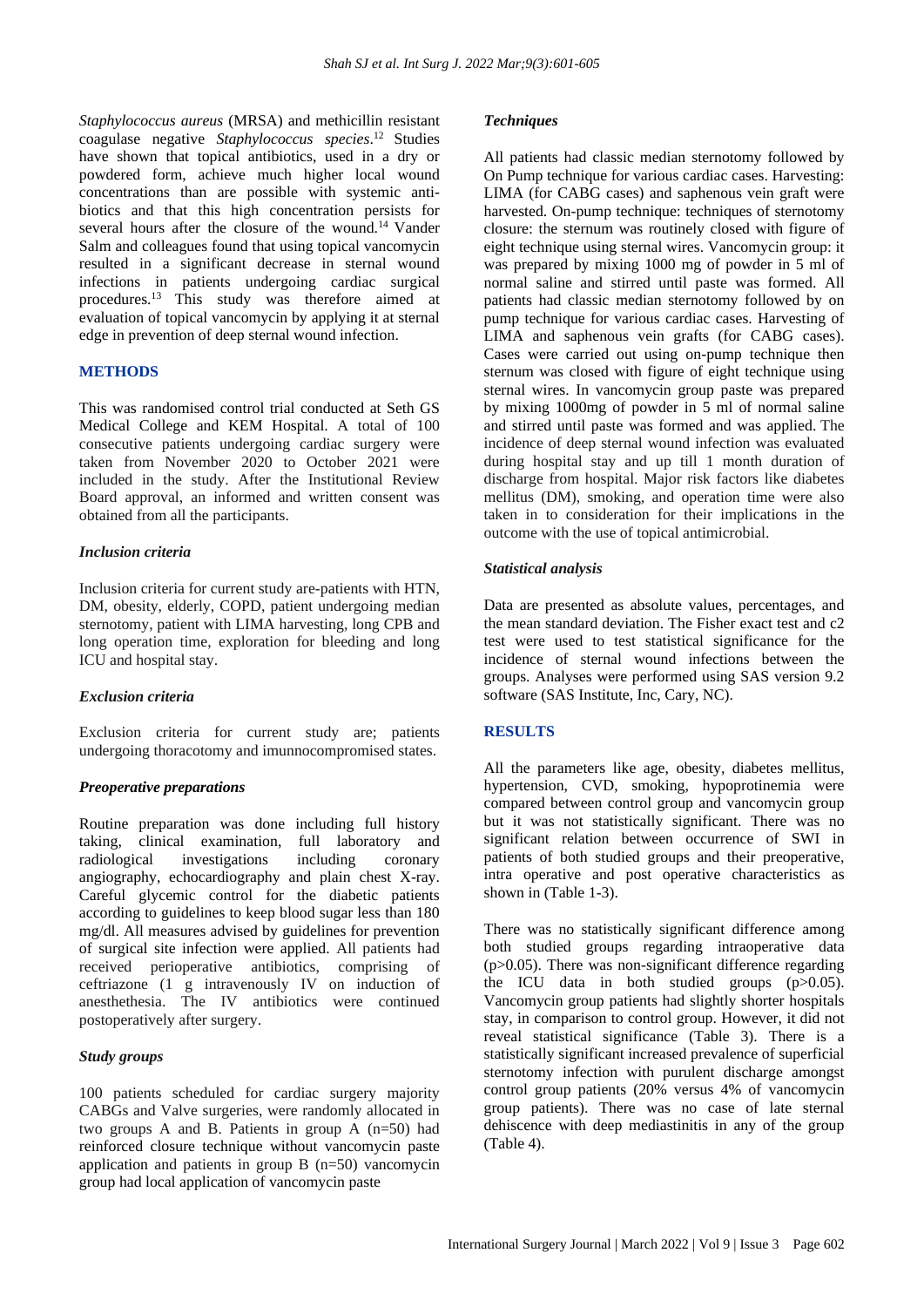# **Table 1: Various parameters comparisons between both the groups.**

| <b>Variables</b>              | <b>Control group</b><br>$N = 50$<br>Frequency $(\% )$ | <b>Vancomycin group</b><br>$N=50$<br>Frequency $(\% )$ | Chi square test | <b>P</b> value |
|-------------------------------|-------------------------------------------------------|--------------------------------------------------------|-----------------|----------------|
| Age (years), mean $\pm SD$    | $45.36 \pm 13.768$                                    | $48.34 \pm 15.124$                                     | $1.03$ (t test) | $0.30$ NS      |
| <b>Sex</b>                    |                                                       |                                                        |                 |                |
| Male                          | 32(64)                                                | 30(60)                                                 | 5.223           | 0.22           |
| Female                        | 18 (36)                                               | 20(40)                                                 |                 |                |
| <b>Obesity</b>                | 7(14)                                                 | 9(18)                                                  | 0.4             | 0.69           |
| DM                            | 18 (36)                                               | 16(32)                                                 | 0.157           | 0.211          |
| <b>HTN</b>                    | 20(40)                                                | 18(36)                                                 | 0.903           | 0.57           |
| <b>Renal impairment</b>       | 6(12)                                                 | 3(6)                                                   | 0.24            | 0.24           |
| <b>CVD</b>                    | 9(18)                                                 | 6(12)                                                  | 0.78            | 0.63           |
| <b>Previous heart surgery</b> | 2(4)                                                  | 2(4)                                                   | 0.88            | 0.8            |
| <b>Emergency surgery</b>      | 2(4)                                                  | 2(4)                                                   | 0.88            | 0.98           |
| Hypoprotinemia                | 7(14)                                                 | 9(18)                                                  | 0.43            | 0.37           |
| <b>Smoker</b>                 | 4(8)                                                  | 2(4)                                                   | 0.24            | 0.81           |

# **Table 2: Intra operative comparisons between both the groups.**

| <b>Variables</b>               | <b>Control group</b><br>$N=50$<br>Frequency $(\% )$ | <b>Vancomycin group</b><br>$N = 50$<br>Frequency $(\% )$ | Chi square test | P value |
|--------------------------------|-----------------------------------------------------|----------------------------------------------------------|-----------------|---------|
| Type of surgery                |                                                     |                                                          |                 |         |
| <b>CABG</b>                    | 16(32)                                              | 14(28)                                                   | 2.7             | 0.03    |
| Valve                          | 24(48)                                              | 25(50)                                                   |                 |         |
| CABG+valve                     | 1(2)                                                | 2(4)                                                     |                 |         |
| <b>Others</b>                  | 9(18)                                               | 9(18)                                                    |                 |         |
| <b>LIMA</b> harvesting         | 17(34)                                              | 16(32)                                                   | 1.31            | 0.51    |
| <b>Redo surgery</b>            | 2(4)                                                | 2(4)                                                     | 0.76            | 0.92    |
| Total operative time (minutes) |                                                     |                                                          |                 |         |
| < 180                          | 26(52)                                              | 29(58)                                                   | 0.38            | 0.53    |
| >180                           | 24(48)                                              | 25(42)                                                   |                 |         |
| <b>Open chest</b>              | $\Omega$                                            | $\Omega$                                                 | -               | -       |
| <b>Re-exploration</b>          | 3(6)                                                | 3(6)                                                     | 0.2             | 0.65    |

# **Table 3: Post operative comparison between both the groups.**

| <b>Variables</b>                    | <b>Control group</b><br>$N=50$<br>Frequency $(\% )$ | <b>Vancomycin group</b><br>$N=50$<br>Frequency $(\% )$ | Chi square test | P value |
|-------------------------------------|-----------------------------------------------------|--------------------------------------------------------|-----------------|---------|
| <b>ICU</b> stay (days)              |                                                     |                                                        |                 |         |
| $\leq$ 3                            | 16(32)                                              | 14 (28)                                                | 2.7             | 0.03    |
| >3                                  | 24(48)                                              | 25(50)                                                 |                 |         |
| <b>Mechanical ventilation</b>       | $6.86 \pm 8.6$                                      | $6.78 \pm 7.5$                                         | 71.52           | 0.07    |
| <b>Total hospital period (days)</b> |                                                     |                                                        |                 |         |
| <10                                 | 36(62)                                              | 06(12)                                                 | 0.38            | 0.53    |
| >10                                 | 06(12)                                              | 02(4)                                                  |                 |         |
| Open chest                          | $\theta$                                            | 0                                                      | -               |         |
| <b>Mortality</b>                    | 3(6)                                                | 1(2)                                                   | 0.23            | 0.63    |

# **DISCUSSION**

Surgical wound infection represents the most frequent and most expensive complication after routine cardiac surgical procedures using median sternotomy as standard incision. Sternal wound infection is associated with an increased early and late mortality, morbidity and reoperation rate. Even in the current era, hospital mortality for deep sternal wound infection with or without mediastinitis is as high as 14% to 49%.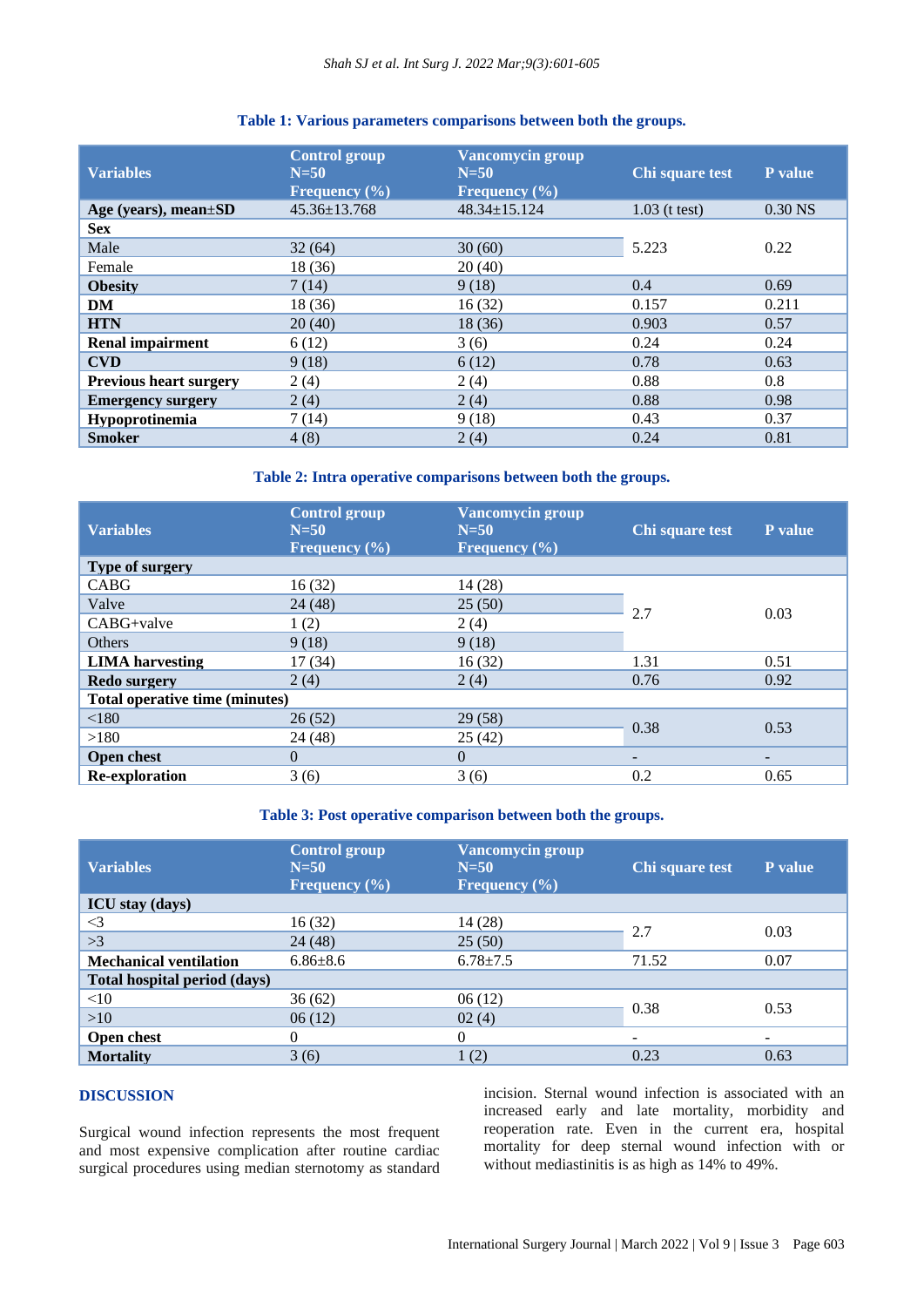| <b>Variables</b>                                    | <b>Control group</b><br>$N = 50$<br>Frequency $(\% )$ | <b>Vancomycin group</b><br>$N = 50$<br><b>Frequency</b> $(\%)$ | Chi square test | <b>P</b> value |
|-----------------------------------------------------|-------------------------------------------------------|----------------------------------------------------------------|-----------------|----------------|
| <b>Infection</b>                                    |                                                       |                                                                |                 |                |
| Serous infection                                    | 07(14)                                                | 02(4)                                                          |                 |                |
| Purulent discharge                                  | 02(4)                                                 | 00(0)                                                          | 2.04            | 0.03           |
| Early sternal instability                           | 01(2)                                                 | 00(0)                                                          |                 |                |
| Late sternal dehiscence<br>with deep mediastinitis  | 00(0)                                                 | 00(0)                                                          |                 |                |
| <b>Sternal infection amongst</b><br>patient with DM | 00(0)                                                 | 00(0)                                                          |                 |                |

#### **Table 4: Wound infections comparison between both the groups.**

This novel sternal wound closure technique reduced postoperative wound infections in patients undergoing cardiac surgery through median sternotomy. The present bundle of measures proved to be effective in a large, multicentre, international group of patients, independent of the local hygiene culture as well as the educational status of the participating experts. The elimination of sternal wound infections has not been achieved by using expensive infrastructural measures, but by the consequent incorporation of several individual measures into a stable, multimodality protocol.<sup>13</sup> Cardiac surgery performed during the COVID-19 pandemic will force the surgeons to operate in certain circumstances. Strict guidelines will decrease postoperative infections, reduce complications, and improve survival if it is followed properly. <sup>14</sup> In our study, we tried to evaluate the safety and efficacy of local sternal vancomycin application in prevention of sternal wound infection in cardiac surgery patients. Multiple studies evaluated the effect of intraoperative variables on poststernotomy mediastinitis. They had found that long ischemic time, long cardiopulmonary bypass time, and long operation time are risk factors for poststernotomy wound infection.<sup>15</sup> Additionally, authors found that prolonged ventilation time and ICU stay duration are risk factors for poststernotomy infections. <sup>16</sup> Lu et al suggested that re-exploration for bleeding have been associated with sternal wound infections. Presence of two or more risk factors for infection was found to carry more risk for poststernotomy infection in our control group.

Jadhao et al found that vancomycin paste application over sternal edges is an effective method in prevention of sternal wound infection. The use of local vancomycin paste application is recommended especially in patients with co morbidities like diabetes mellitus and obesity.<sup>17</sup> Additionally, Lazar et al found that topical sternal vancomycin application with perioperative antibiotics administration and strict glycemic control decreased rate of infection in postcardiac surgery patients.<sup>18</sup> Results of our study showed that in the vancomycin group, poststernotomy superficial infections were in the form of superficial serous discharge. Frequent sterile dressing and thoracic support vest was enough for management.

Neither late sternal dehiscence nor deep mediastinitis was detected on follow up. Results of our study proved that topical sternal vancomycin paste is effective in prevention of post sternotomy deep mediastinitis and superficial infected discharge. There was no renal complication recorded with the used dose of vancomycin in the local vancomycin paste.

#### *Limitations*

This study has its limitations of small sample size, furthermore, surgical technique may vary between surgeons and change over time.

#### **CONCLUSION**

Application of topical vancomycin significantly reduces poststernotomy wound infection and prevents deep mediastinitis.

*Funding: No funding sources Conflict of interest: None declared Ethical approval: The study was approved by the Institutional Ethics Committee*

#### **REFERENCES**

- 1. Toumpoulis IK, Anagnostopoulos CE, Derose JJ, Swistel DG. The impact of deep sternal wound infection on long-term survival after coronary artery bypass grafting. Chest. 2005;127:464-71.
- 2. Graf K, Ott E, Vonberg RP, Kuehn C, Haverich A, Chaberny IF. Economic as- pects of deep sternal wound infections. Eur J Cardiothorac Surg. 2010;37:893-6.
- 3. Braxton JH, Marrin CA, McGrath PD, Ross CS, Morton JR, Norotsky M, et al. Northern New England Cardiovascular Disease Study Group. Mediastinitis and long-term survival after coronary artery bypass graft surgery. Ann Thorac Surg. 2000;70:2004-7.
- 4. Milano CA, Kesler K, Archibald N, Sexton DJ, Jones RH. Mediastinitis after coronary artery bypass graft surgery. Risk factors and long-term survival. Circulation. 1995;92:2245-51.